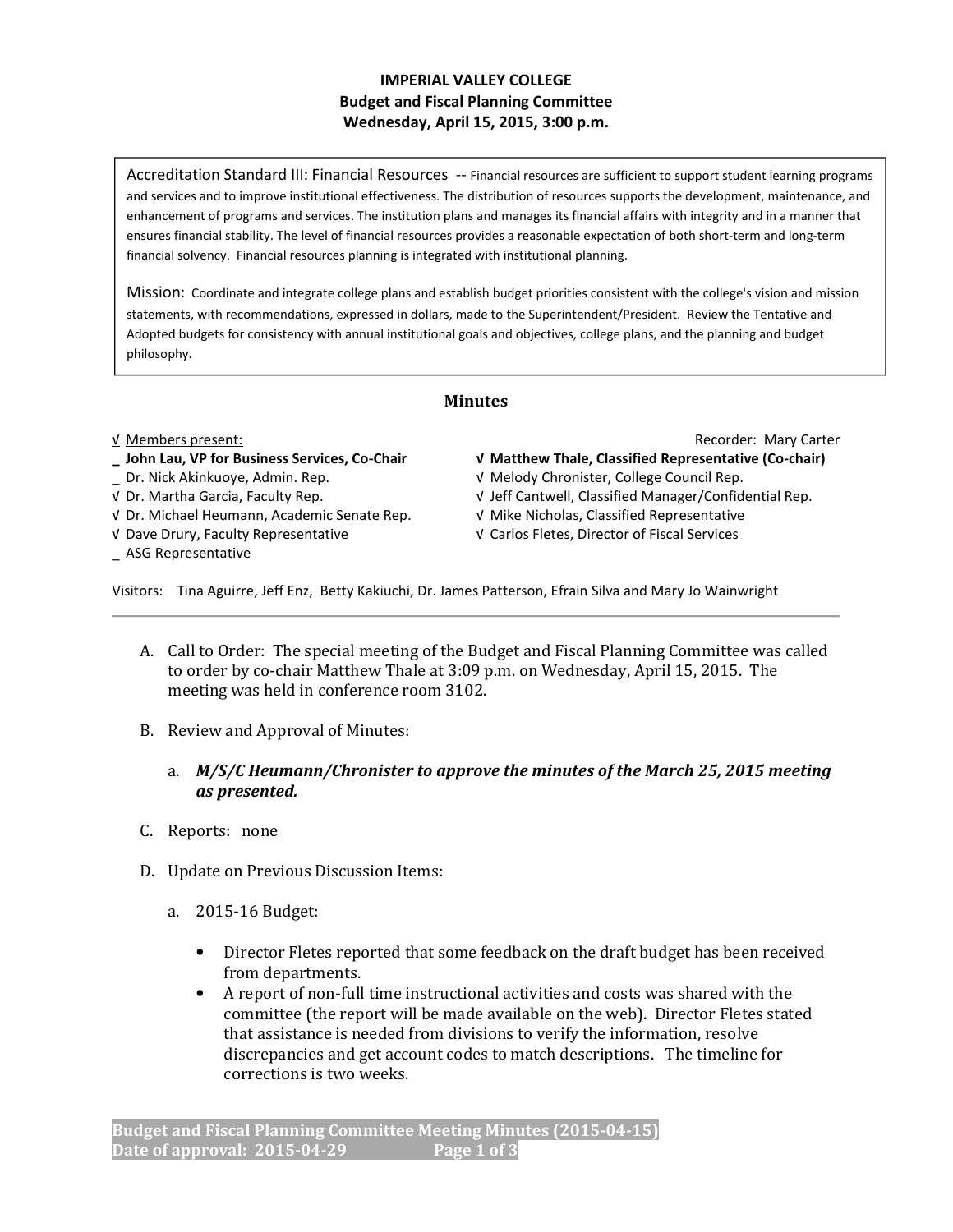- Director Fletes stated that the source documents for the salary information need to be corrected. Co-Chair Thale acknowledged Director Fletes has had to do a tremendous amount of work to extract the needed data, and that the next round of budgeting in Banner payroll will be improved. The process needs to be reviewed, and roles defined as to what department does what task (HR, Academic Services, Finance).
- Director Fletes stated that Finance needs to be informed of salary/staffing changes and the data in NBAJOBS and NBAPBUD must be synced.
- The committee discussed the difficulty dealing with unstaffed classes and capturing costs in the budget.
- A starting budget is needed for each open position, with adjustments to be made when the position is filled.
- The committee discussed the need to keep the base budget separate from enhanced budget requests.
- Director Fletes reported that the budget is showing a surplus of approximately \$93,000 after several adjustments were made to the first draft. Indirect cost recovery in the amount of \$279,000 has been added to the budget, which helped offset some of the costs that were left out of the first draft due to various errors and omissions.
- Dean Tina Aguirre stated that there are some significant increases that are not tied to enhanced requests. The committee agreed that increased budget lines need to be discussed, even if the increase is due to legal or contractual issues. Departments need to provide justification for the increases. Mary Jo Wainwright noted that there is a process in place and all departments need to follow the same process.
- Dean Efrain Silva stated that another mechanism besides enhanced requests in SPOL is need for requests for additional funds; Director Fletes stated that the process is to request reserve funds, which requires board approval.
- The committee agreed that the process for requesting additional funds need to be clarified going forward.
- b. On-going District cost of categorically funded positions: none
- E. New Discussion: none
- F. Action:

# a. Recommendation regarding Flex Calendar:  $M/S/C$  Heumann/Drury to recommend to President's Cabinet that the College explore implementing a Flex Calendar in order to increase FTES and to provide valuable Professional Development for faculty, staff and administrators.

Discussion: Co-chair Thale stated that implementing a Flex calendar is a way to capture additional revenue for professional development without subtracting classroom time through a mathematical calculation that is addressed in the *Student* Accounting Manual and used by other colleges. The money is available and accessible, but Flex time is a negotiable item. The committee could approve the concept and forward its recommendation to President's Cabinet for more research. Dean Aguirre suggested looking into how soon the college could start, because her understanding is that Professional Development funds need to be expended in the year prior.